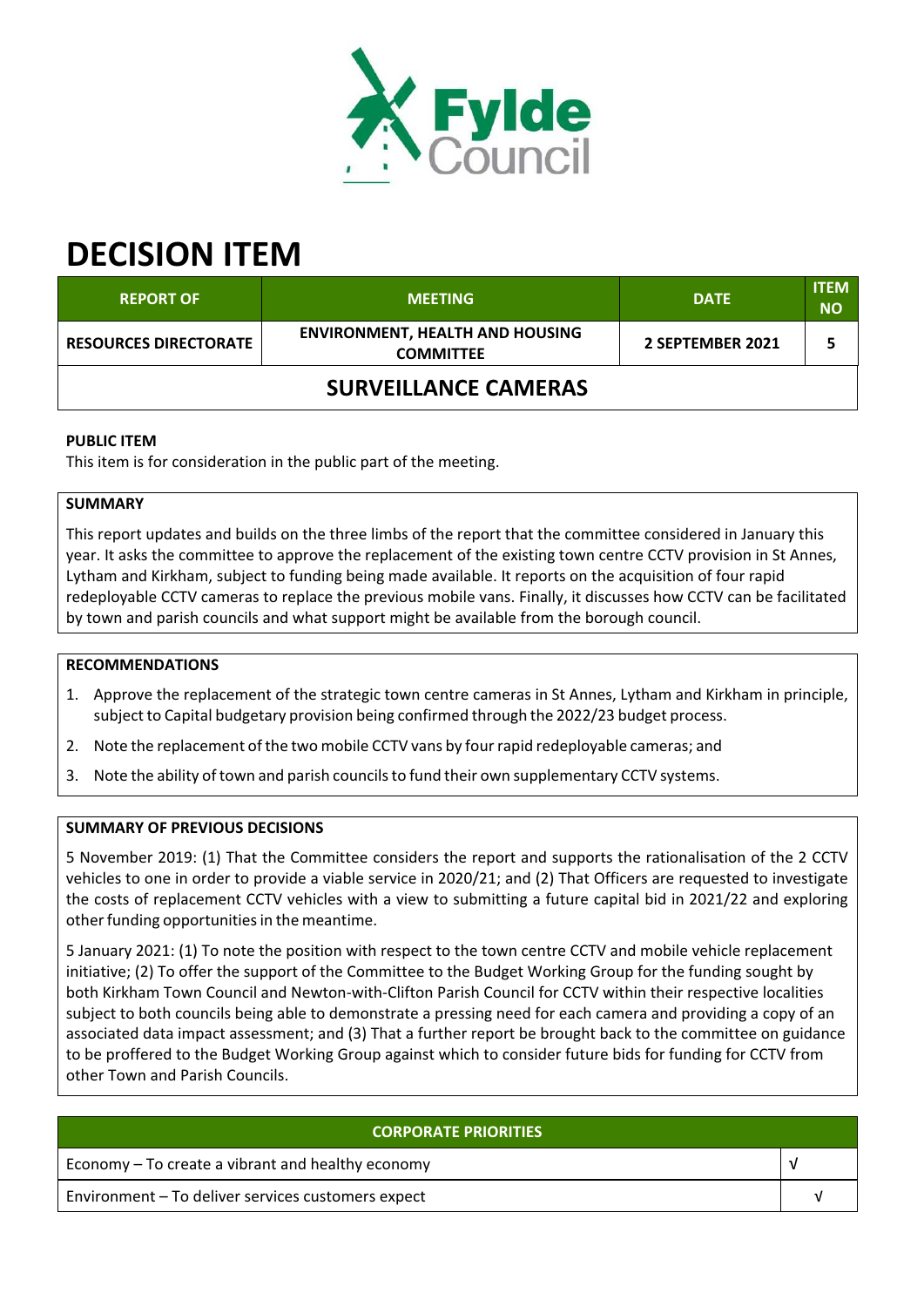| Efficiency $-$ By spending money in the most efficient way |  |
|------------------------------------------------------------|--|
| Tourism – To create a great place to live and visit        |  |

#### **REPORT**

#### INTRODUCTION

1. This report updates and builds on the three limbs of the report that the committee considered in January this year, which are: CCTV provision in the town centres of St Annes, Lytham and Kirkham, assistance to parish councils to provide CCTV, and rapid redeployable cameras. CCTV is of interest to the committee because of its remit for community safety and its status as the statutory crime and disorder committee for the purposes of the Police and Justice Act 2006.

#### TOWN CENTRE CCTV

- 2. CCTV is a valuable tool to assist the police and other agencies in tacking crime and anti‐social behaviour in the three town centre areas. Although impossible to quantify, the presence of a CCTV installation in town centre area also provides visible reassurance to the community and visitors, and has a significant deterrent effect in deterring much problem behaviour.
- 3. The council presently controls fifteen static CCTV cameras in town centre locations. The cameras are in in St Annes (8 cameras), Lytham (4) and Kirkham (3). The cameras are maintained under an agreement with Blackpool Council and operated and monitored through an arrangement with Wyre Council.
- 4. Cameras are generally regarded as having an optimum working life of five years, before becoming obsolete through a combination of service interruptions, increasing maintenance costs and technological advancement. Like an older car, a camera can be maintained in working order considerably beyond that expectation, but that may not be economically or operationally sensible.
- 5. The cameras in **St Annes** and **Kirkham** are analogue cameras which were installed in about 2008. They are operational, but outdated. The four camerasin **Lytham** are IP unitsinstalled in 2015, but are still past the end of their optimum useful life.
- 6. Any replacement cameras would be digital internet protocol ('IP') units. They would have the capability of capturing significantly higher definition images (including colour images during the hours of darkness), as well as receiving control data and sending images through an IP network.
- 7. Information supplied by Lancashire Constabulary and by the Partnerships Officer at Wyre Council, who oversees the Fylde CCTV operations, underlines the usefulness of the town centre cameras. The data below from Lancashire Constabulary covers the period 31 October 2019 to 1 November 2020. The data from Wyre Council covers the twelve months to October 2020.
- 8. In **St Annes**, Lancashire Constabulary recorded 2133 incidentsin St Anne'stown centre. These were classified by the police as including 198 nuisance incidents, 47 suspicious circumstances, 177 concern for safety incidents and 143 incidents of theft. 509 incidents were monitored by CCTV and there were 829<sup>1</sup> viewings of footage by the police (plus ten by other agencies). The most prolific camera in terms of incidents recorded covered 226 incidents, and the least busy covered 45.
- 9. In **Lytham**, Lancashire Constabulary recorded 547 incidentsin Lytham town centre. These were classified by the police as including 86 nuisance incidents, 47 suspicious circumstances, 27 concern for safety incidents and 30 incidents of theft. 181 incidents were monitored by CCTV and there were 218 2 viewings of footage by the police. The most prolific camera in terms of incidents recorded covered 134 incidents, and the least busy covered 22.
- 10. In **Kirkham**, Lancashire Constabulary recorded 677 incidents in Kirkham town centre. These were classified by the police as including 98 nuisance incidents, 50 suspicious circumstances, 31 concern for safety incidents and 45 incidents of theft. 46 incidents were monitored by CCTV and there was 52 viewings of footage by the police.

The disparity between the number of incidents recorded and the number of viewings is because a single incident may have been recorded by more than one camera.

The disparity between the number of incidents recorded and the number of viewings is because a single incident may have been recorded by more than one camera.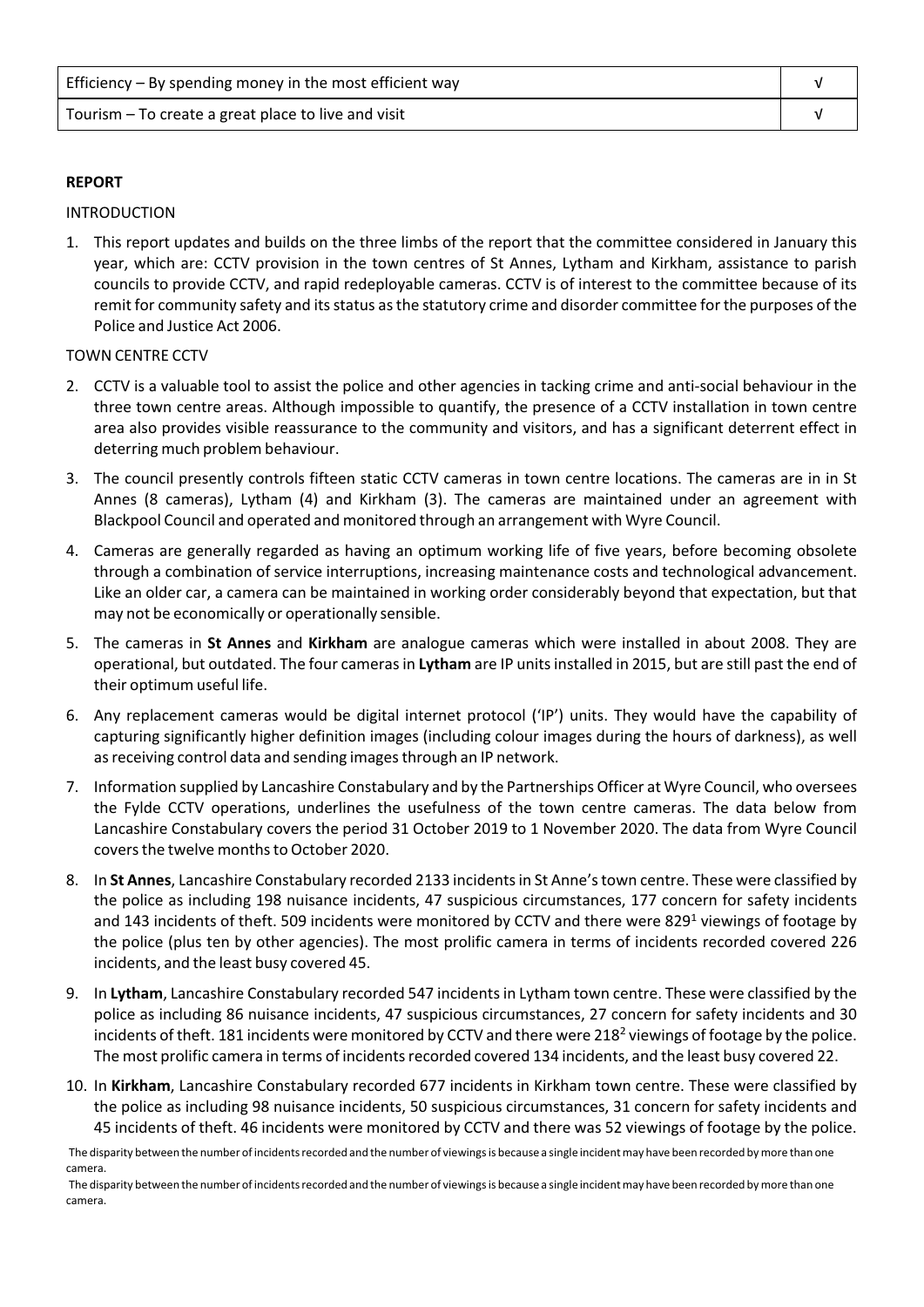11. Budget Working Group has recommended that funding for replacing the present town centre cameras be included in the budget for 2022‐3. The present estimate for the cost of their replacement, as prepared by Blackpool Council, is set out below:

St Annes: £25,695 Lytham: £12,069 Kirkham: £8,824 Control/monitoring equipment: £17,772 Network costs‐ £7,500 Contingency 6% ‐ £4,312

### **Total ‐ £76,172**

12. The committee is asked, subject to funding being confirmed through the budgetary process, to approve in principle the replacement of the town centre cameras in St Annes, Lytham and Kirkham. The exact location of for each replacement camera would be decided following detailed discussions with police representatives. When locations have been settled, a further report will be brought to committee so that members can be satisfied as to regulatory compliance with the Surveillance Camera Code of Practice and data protection legislation.

#### RAPID REDEPLOYABLE CAMERAS

- 13. As well as the town centre cameras, the council has historically also been able to deploy two mobile CCTV vehicles, which were capable of being moved quickly to address particular problem areas on a temporary basis. Those two units are no longer in working order and are not capable of being economically repaired. Like the the town centre cameras, the age of the mobile CCTV units meant that they no longer met present day expectations even when working.
- 14. To replace the mobile CCTV vehicles, the council now has four rapid redeployable CCTV cameras (RRCs). RRCs can be deployed at short notice in response to particular problems. They are fully integrated with the remainder of the council's CCTV provision, as referred to above, and the council is responsible for their use and regulatory compliance. RRCs are specifically designed to deliver live and recorded high‐definition images via 4G mobile transmission. As an all‐in‐one surveillance system, it combines an infrared PTZ camera, local recording capacity (up to 4TB) and integrated 4G transmission technology into a single, lightweight unit. Live and recorded footage from the cameras can be accessed via 4G, 3G and Wi‐Fi connectivity, allowing users to remotely view and download the video via CCTV control room. They are fixed to, and draw their electricity supply from, infrastructure such as lamp posts and CCTV columns. One of the first uses of the rapid redeployable cameras was at Lytham Windmill, in response to anti-social behaviour in the early summer.
- 15. RRCs will be deployed to council-owned parks and open spaces and other facilities in response to requests from council services or ward councillors, to address local incidents of crime or anti‐social behaviour. Deployments will normally for a limited time, in order to deal with a specific problem. If there are at any time more requests than available RRCs, the Director of Resources, in consultation with the Chairman of the Environment, Health and Housing Committee, will determine the priority of deployment using the following criteria:
	- Technical and regulatory requirements being met;
	- The effect on the community of the behaviour that the deployment is intended to address;
	- The likely effectiveness of the deployment in addressing the behaviour;
	- The proportionality of the deployment as a means to address the behaviour;
	- The relative benefits of all other outstanding requests for deployment

#### TOWN AND PARISH COUNCILS

16. The town centre CCTV cameras and the RRCs are a strategic, borough‐wide resource. The borough council is responsible for ensuring that that they comply with regulatory requirements, including the Surveillance Camera Code of Practice and data protection legislation. Town and parish councils may also want to have CCTV capability (or additional CCTV capability) of their own, informed by their local priorities. A town or parish council